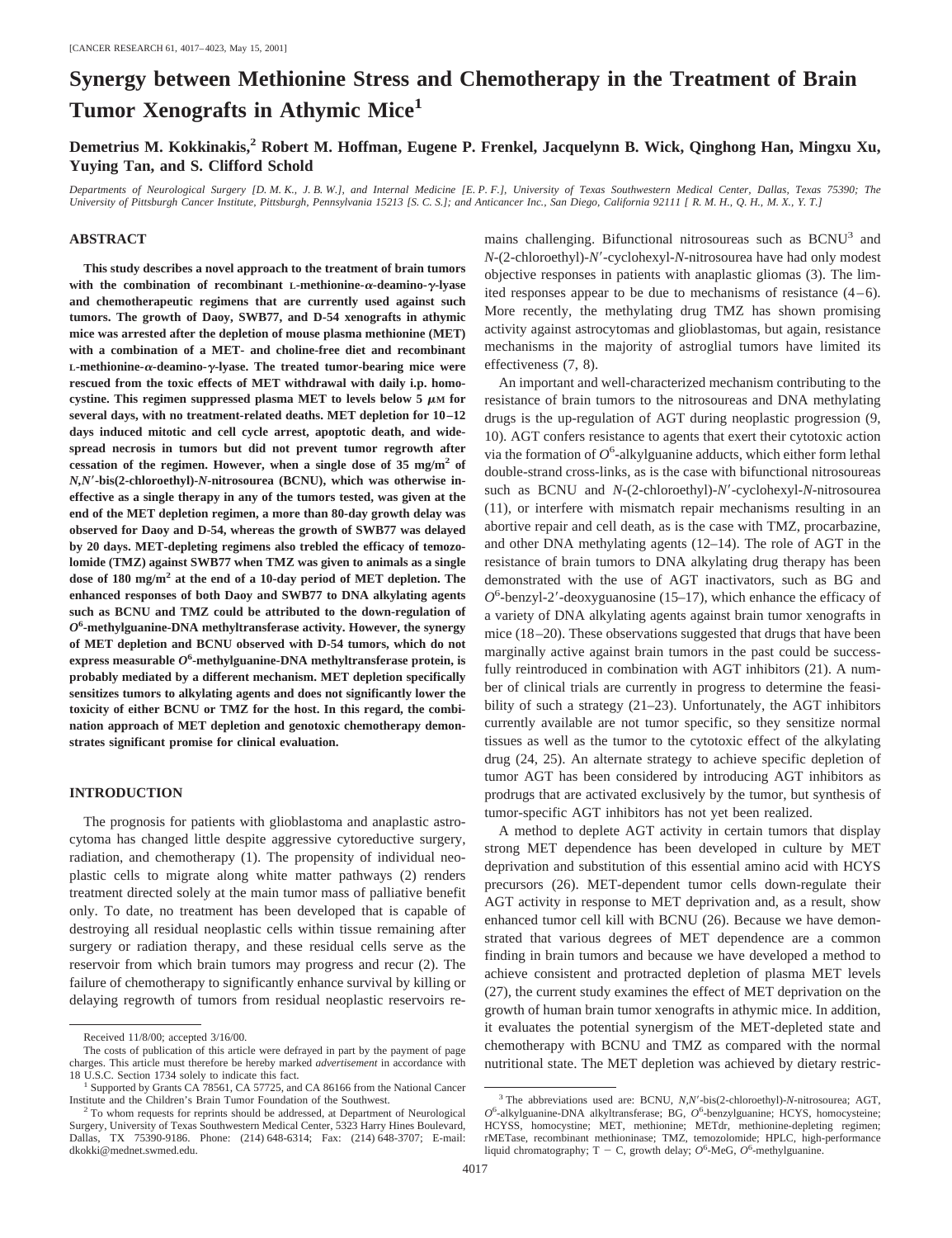tion and the use of recombinant L-methionine- $\alpha$ -deamino- $\gamma$ -lyase (methioninase.)

# **MATERIALS AND METHODS**

**Chemicals.** rMETase was prepared at AntiCancer Inc. from an rMETase high expression clone derived from *Pseudomonas putida*. This was used for the production of rMETase in *Escherichia coli* (28, 29). The rMETase was purified with a DEAE-Sepharose (fast flow) column. Endotoxin was removed with an Acticlean Etox (Sterogen, Arcadia, CA) column. The isolated rMETase was 98% pure by HPLC and a single band of  $M_r$  43,000 on SDS-PAGE. The specific activity of rMETase used in this study was  $\sim$  20 units/mg protein, and the endotoxin level was  $<$  0.2 units/mg (28). The  $K<sub>m</sub>$  for MET and HCYS was 0.7 and 1.7 mM, respectively, whereas the  $V_{\text{max}}$  for these two substrates was determined as 0.07  $\mu$ M/min/ unit.<sup>4</sup> HCYSS was not a substrate for rMETase.<sup>4</sup> BCNU was purchased from Bristol-Myers Squibb (Princeton, NJ), and TMZ was donated by Schering-Plough Inc. (Madison, NJ).

**Animals.** Four-week-old BALB/c-*nu/nu* athymic mice were purchased from Harlan Laboratories (San Diego, CA). Mice were maintained under filter air barrier conditions and given sterilized food and water.

**Tumor Lines.** MET-dependent tumor cell line D-54 and SWB77 (human glioblastomas) and Daoy (human medulloblastoma) xenografts used in this study were grown in our laboratory. Cell lines were propagated in 5% fetal bovine serum (Life Technologies, Inc., Gaithersburg, MD) in Eagle's MEM (Life Technologies, Inc.) and supplemented with lysine, valine, MET, and leucine (100 mM each); nonessential amino acids (1:100 dilution of stock from Life Technologies, Inc.); 1 mM sodium pyruvate; 1  $\mu$ M  $\alpha$ -hydroxy-cobalamin; 10  $\mu$ M folic acid; and 0.2 mg/ml gentamicin. s.c. tumors grew after injection of 3–4 million cells/animal. Daoy xenografts were propagated in athymic mice and macerated and frozen in 18% DMSO in fetal bovine serum at  $-70^{\circ}$ C until use. Tumor xenografts of D-54, SWB77, and Daoy had AGT activities of  $<$ 10, 75, and 376 fmol/mg protein, respectively, as determined by biochemical assay. Respective mitotic indices in the xenografts were 5.5, 5.7, and 18.9 mitotic figures per high power field  $(\times 400)$ . Some core necrosis was observed in growing Daoy tumors, in agreement with the rapid growth pattern of this tumor, but D-54 and SWB77 tumors showed no necrotic patterns. However, even in Daoy tumors, necrosis was significant in tumor sizes exceeding 500–600 mm3 ; thus, it did not interfere with the assessment of drug-induced necrosis in the tumors treated in this study.

**Diets.** The following pelleted synthetic, mouse formulated diets were prepared by Dyets (Bethlehem, PA). The amino acid defined Lombardi diet without DL-HCYS (diet 518786) is referred to as  $MET(+)HCYS(-)CHOL(+)$ . The DL-HCYS, choline-deficient diet (diet 518763) is referred to as  $MET(+)HCYS(-)CHOL(-)$ . Diet 518787 contained 1.7 g/kg DL-HCYS and was MET and choline deficient. It is referred to as  $MET(-)HCYS(+)CHOL(-)$ . Diet 518788 was devoid of MET, HCYS, and choline and is referred to as  $MET(-)HCYS(-)CHOL(-)$ . With the exception of the latter diet, all diets were efficient in maintaining growth of athymic mice. The composition of these entirely defined synthetic diets has been published previously (27).  $MET(+)HCYS(-)CHOL(+)$  supported growth of the human tumor xenografts in athymic mice and the growth of athymic mice equally as well as a natural basal diet (Teklad Laboratory diet; Harlan, Indianapolis, IN). All experimental animals received a basal Harlan Teklad laboratory mouse diet until they weighed 16–18 g. At that time, animals were inoculated s.c. with tumors and switched to a MET-deficient synthetic diet with or without choline, as described in individual experiments. METdrs were administered 48 h after withdrawal of dietary MET by switching to the MET( $-)HCYS(+)CHOL(-)$ or the  $MET(-)HCYS(-)CHOL(-)$  diets. The latter diet was supplemented with 20 mg/kg daily i.p. injections of HCYSS to maintain the functions of normal tissue.

**Drug Treatment.** rMETase was administered i.p. at a dose of 1500 units/kg every 8 h (unless otherwise noted) for 10–12 days in animals receiving MET-free diets. Sterile enzyme was given in a volume of 30 ml/m2 surface area in PBS. BCNU was administered i.p. in ethanol in water from a stock solution of 20 mg/ml in anhydrous ethanol. Depending on the dose of BCNU, the injected ethanol carrier varied from 10–15% and was given in a volume of

20 ml/m<sup>2</sup> . TMZ was dissolved in DMSO and administered i.p. in a volume of 20 ml/m<sup>2</sup>. Drug doses were calculated as mg/m<sup>2</sup> using the formula  $m^2$  = weight (g)<sup>2/3</sup> × *K* × 10<sup>-4</sup>, where *K* is 10.5 for mice (30). In animals of  $20 \pm 2$  g used in this study, the weight (in kg) of the animal is approximately  $2.6 \times$  the area surface (in m<sup>2</sup>).

**Tumor Implantation and Treatment.** Approximately  $3 \times 10^6$  D-54, SWB77, or Daoy cells in 200  $\mu$ l of 5% serum media were injected s.c. in the left flank of 6-week-old athymic mice weighing between 18 and 20 g. Visible tumors appeared in most of the animals within 3–5 weeks after implantation. The tumors were subsequently measured in two perpendicular dimensions, and their volumes were estimated using the formula ( $\alpha^2 \times \beta$ )/2, where  $\alpha$  is the shorter of the two dimensions, and  $\beta$  is the longer of the two dimensions. Treatment was administered to animals with tumors ranging between 120 and 160 mm3 (approximately 4–5 weeks after implantation, depending on the tumor). Tumor mass was measured every other day or as otherwise indicated until tumor volumes exceeded  $5\times$  the volume of the tumor at treatment. The data were analyzed using Wilcoxon's rank-sum test, comparing the time from treatment to  $5\times$  treatment volume in individual animals in each of the groups.  $T - C$  was the difference between the median time to  $5 \times$  treatment volume in the treatment group minus the median time to  $5\times$  treatment volume in the control group. The number of tumor regressions was also determined. The time tumors started to regress as a result of MET-depleting conditions depended on the tumor. When the METdr was not combined with the chemotherapeutic agent or chemotherapy was applied alone, regression was scored as a  $>10\%$ maintained reduction of original tumor size over three consecutive daily measurements. When these two treatments were combined, regression was scored for the reduction of tumor size by at least 20% during the entire treatment period (10 days of MET deprivation and 5 days after BCNU or TMZ treatment) as compared with tumor size at the beginning of treatment. A complete response was defined as the disappearance of measurable tumor mass  $(<1$  mm) at some point within a 12-week period after initiation of treatment. A maintained complete response was defined as no tumor regrowth within 12 weeks of completing the treatment regimen. Toxicity was evaluated by animal weight reduction after treatment with the METdr and the drug. Tumor regressions were compared among groups with the two-tailed Fisher's exact test. Experimental groups were treated with (*a*) METdrs alone, (*b*) METdrs followed by a single injection of BCNU, or (*c*) METdrs followed by a single injection of TMZ. Various dietary combinations were tested with each of the treatments. Control animal groups included (*a*) animals treated with BCNU alone, (*b*) animals treated with TMZ alone, and (*c*) animals treated with the carrier (15% ethanol or DMSO) alone. Control animals received either a  $MET(+)HCYS(-)CHOL(+)$  or a  $MET(+)HCYS(-)CHOL(-)$  diet throughout.

**Determination of MET and HCYS.** MET and HCYS content in plasma was determined by HPLC with electrochemical detection using a Coularray detector equipped with a four-channel 5010 graphite electrode (ESA, Chelmsford, MA) set at 520, 650, 750, and 850 mV operating potentials according to the following method: 150  $\mu$ l of plasma were mixed with 75  $\mu$ l of penicillamine (internal standard) and 25  $\mu$ l of 60 mg/ml Tris 2-carboxy-ethyl-phosphine. Tubes were capped, vortexed for 60 s, and allowed to stand for 10 min at room temperature. The samples were cooled on ice, and 500  $\mu$ l of ice-cold 0.3 N perchloric acid were added. The tubes were capped tightly, vortexed for 30 s, and centrifuged for 5 min at 10,000 rpm. A  $100-\mu$ l aliquot of the supernatant was transferred into an ESA 542 autosampler operating at 5°C, and 20  $\mu$ l were injected onto an 80  $\times$  4.6-mm ESA HR-80 C-18 three  $\mu$ m HPLC column (ESA) equilibrated at 30°C. The sample was eluted isocratically with a mixture of 10% acetonitrile in 0.15 M phosphate buffer (pH 2.9) containing 1.0 mM SDS. HCYS, penicillamine, and MET were eluted at 5.1, 6.7, and 8.6 min, respectively, and identified and quantitated by the ratios of the detector's response at the operating potentials.

**AGT Assay.** Tumors were divided in 0.2–0.3-cm-thick sections with a razor. These sections were sampled, avoiding apparent necrotic and vascular areas. Half of the samples were processed for histology (H&E staining), whereas the other half, adjacent to those selected for histology, were used to measure AGT levels. Samples were homogenized in 20 mM Tris, 0.1 mM EDTA, and 2 mM DTT at 0°C, and protein was determined by the Bradford assay (31). The AGT assay was performed by using a slightly modified version of a method described previously (26). [<sup>3</sup>H]DNA dissolved in 20 mm Tris, 0.1 mM EDTA, and 2 mM DTT (pH 7.8) and containing 60 fmol of  $O^6$ -MeG (total <sup>4</sup> D. M. Kokkinakis, unpublished observations.  $\text{dpm}$ ,  $24 \times 10^3$  was incubated with 100–500 mg of protein for 1 h at 37°C in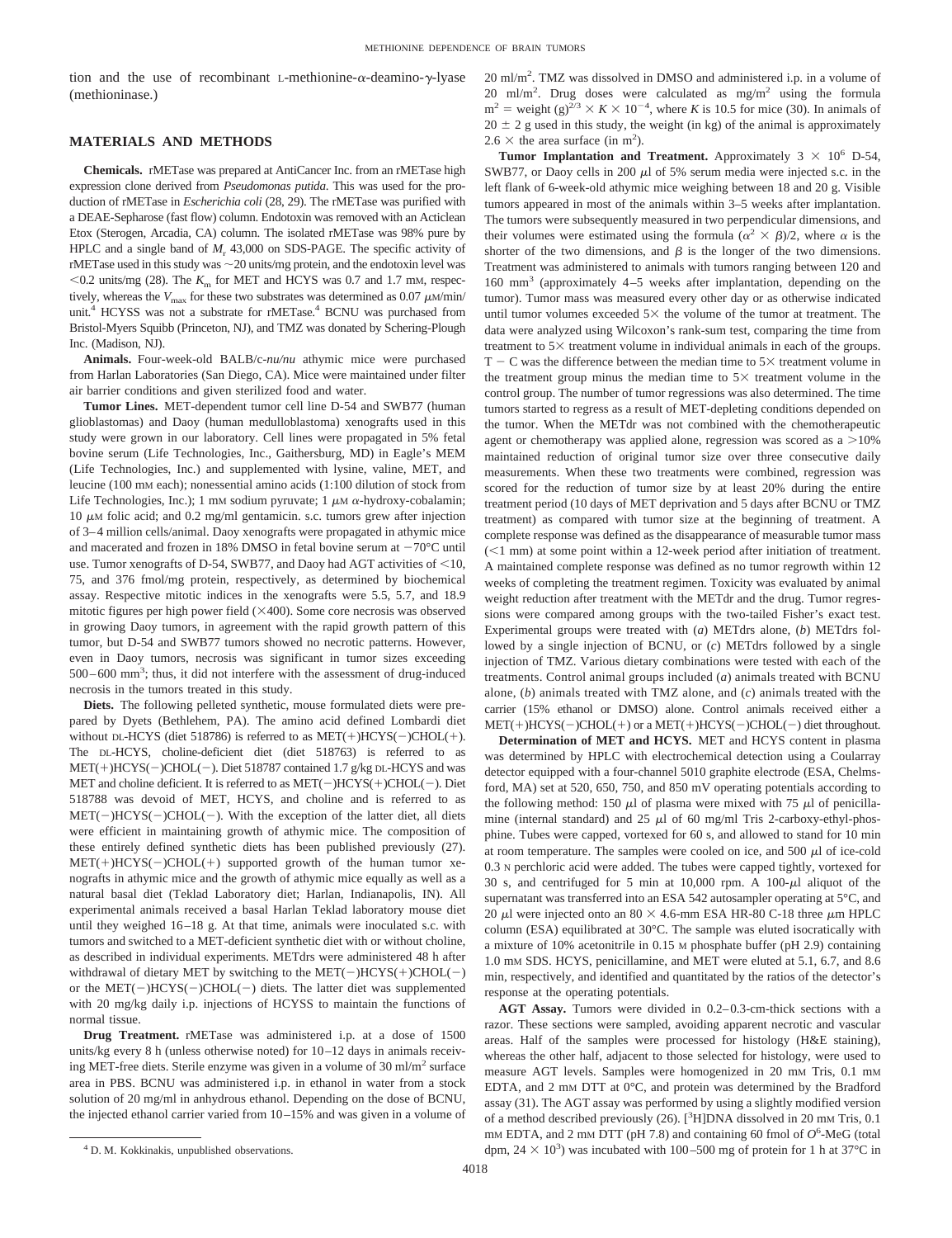a final volume of 500  $\mu$ l. The reaction was quenched with 0.1 ml of 1 N HCl, and samples were incubated for an additional 45 min at 70°C. Samples were cooled on ice for 1 h, 500  $\mu$ l of cold ethanol were added, and the mix was centrifuged at  $14,000 \times g$  for 5 min. The supernatant was removed and neutralized with sodium bicarbonate and dried by lyophilization. Lyophilized samples were dissolved in 0.12 ml of 0.01 M HCl, spun at  $14,000 \times g$ , and analyzed by HPLC using a Supelcosil-C18DB analytical column (Supelco, Inc.). Samples were eluted at a flow rate of 1.5 ml/min with 2% acetonitrile in 0.1 M phosphate buffer (pH 3.5; 0–5 min) followed by a gradient scintillation counting. 7-Methylguanine (7-MeG) and  $O^6$ -MeG were eluted at 4.5 and 13 min, respectively. The ratio of radioactivity of  $O^6$ -MeG:7-MeG from four samples of varying protein concentration was derived and plotted against the amount of protein. The intercept of the central linear response of the curve (between ratios 0.9 and 0.3) with the *X* axis marks the amount of protein needed to remove 60 fmol of  $O^6$ -MeG from DNA. The assay is highly specific for AGT activity and can detect AGT levels as low as 5 fmol/mg protein with an error of  $\sim$ 10%.

**Histology.** Fresh livers were harvested from animals in the different dietary groups immediately after sacrifice and immersion fixed in 10% neutral buffered formalin. After overnight fixation, the tissue was dehydrated in graded alcohol solutions to xylene and embedded in paraffin. Sections  $(6 \mu m)$  were cut from the paraffin blocks on a standard rotary microtome, stained with H&E, and evaluated by light microscopy by an observer blinded to the dietary status of the animal.

#### **RESULTS**

**Effect of Dietary MET and Choline on Animal and Tumor Growth.** Growth of animals was not altered when the basal diet was replaced with complete amino acid synthetic diets. In general, animals weighing between 18 and 22 g gained weight at a rate of 0.70 g/day (range, 0.61–1.00 g/day) when fed a synthetic diet sufficient in MET and choline. Growth of  $0.60$  g/day (range,  $0.44 - 0.77$  g/day) was observed when choline was restricted. In comparison, animals given a basal (natural) diet gained 0.55 g/day (range, 0.38–0.78 g/day). Replacement of dietary MET with HCYS in the absence of choline resulted in slower growth of 0.31 g/day (range, 0.22–0.36 g/day). Restriction of MET, choline, and HCYS resulted in severe initial weight loss of 0.9 g/day (range, 0.7–1.1 g/day) and death in 10–14 days. However, when animals fed a MET-, choline-, and HCYSrestricted diet were injected i.p. with 20 mg/kg HCYSS on a daily basis, weight loss was minimized to 0.2–0.3 g/day for the first 10 days. Animals given this type of METdr were alive and healthy for at least 40 days.

None of the tumors tested in these experiments (Daoy, D-54, and SWB77) grew consistently as xenografts in athymic mice fed a METand choline-deficient diet, even when HCYS was supplied either in the diet or i.p. In animals fed synthetic diets containing MET and choline, the tumors grew at rates comparable with those observed in animals fed a basal diet. Daoy, D-54, and SWB77 quintupled in 10, 8, and 13 days, respectively, when the host received the MET- and choline-sufficient synthetic diet. Withdrawal of choline resulted in a slight decrease of the rate of animal growth but a marked delay in the establishment of the Daoy and SWB77 tumor xenografts. However, once tumor xenografts were established, they quintupled at rates that were not statistically different from those of xenografts growing in animals fed the complete synthetic diet. These results demonstrate that a synthetic diet sufficient in MET but lacking choline can support the growth of tumor xenografts in athymic mice; therefore, this diet was used after tumor implantation.

**Depletion of Plasma MET.** Reduction of plasma MET below 5  $\mu$ M arrests human xenograft growth in athymic mice (27). Such low levels have been achieved with a combination of dietary and pharmacological means. As shown in Table 1, plasma MET was 67  $\mu$ M in athymic mice bearing  $200-300$  mm<sup>3</sup> Daoy xenografts and fed a

Table 1 *Dietary and pharmacological modulation of MET and total HCYS in plasma of athymic mice bearing human medulloblastoma (Daoy) xenografts*

| Diet/treatment                       | MET $(\mu M)$  | $HCYS (\mu M)$    |
|--------------------------------------|----------------|-------------------|
| Basal <sup>a</sup>                   | $60.3 \pm 3.4$ | $3.1 \pm 0.8^{b}$ |
| $MET(+)HCYS(-)CHOL(+)$               | $67.2 \pm 3.2$ | $5.7 \pm 0.1$     |
| $MET(+)HCYS(-)CHOL(-)$               | $18.5 \pm 1.1$ | $7.3 \pm 0.8$     |
| $MET(-)HCYS(+)CHOL(-)$               | $24.3 \pm 4.3$ | $89.6 \pm 13.3$   |
| $MET(-)HCYS(-)CHOL(-)/HCYSSc$        | $9.0 \pm 0.9$  | $5.8 \pm 0.8$     |
| $MET(+)HCYS(-)CHOL(-)/rMETased$      | $15.2 \pm 2.9$ | $3.0 \pm 0.8$     |
| $MET(-)HCYS(+)CHOL(-)/rMETase$       | $15.6 \pm 1.3$ | $13.3 \pm 3.8$    |
| $MET(-)HCYS(+)CHOL(-)/rMETase+HCYSS$ | $4.3 \pm 1.1$  | $7.9 \pm 2.1$     |
|                                      |                |                   |

*<sup>a</sup>* Diet fed for at least 7 days before determination.

<sup>b</sup> Mean of six determinations (animals)  $\pm$  SD.<br><sup>c</sup> HCYSS (20 mg/kg) once per day i.p., (measurement taken 8 h after dosing).<br><sup>d</sup> rMETase, 1500 units/kg i.p. every 8 h (determination 4 h after fourth treatment).

synthetic diet that was sufficient in choline, MET, and folates. A 7-day deprivation of dietary choline resulted in the decrease of plasma MET to a third of its base value. Similar MET levels were obtained by restricting MET and choline while supplementing with dietary HCYS. To lower plasma MET below 5  $\mu$ M, it was necessary to restrict dietary MET, HCYS, and choline and administer 1500 units of rMETase i.p. every 8 h. HCYSS, 20 mg/kg once a day i.p., was used as a rescue agent. As shown in Table 1, depletion of MET was achieved as early as 2 days after combining a MET-, choline-, and HCYS-deficient diet with rMETase and HCYSS, providing that animals had been adapted to choline deprivation for at least 7 days. With the exception of the  $MET(-)HCYS(+)CHOL(-)$  diet, which resulted in a marked increase in the total HCYS in plasma, all other diets and treatments had only a modest effect on HCYS levels. Supplementing HCYSS i.p. during administration of the MET(-)HCYS(-)CHOL(-) diet did not raise the level of plasma HCYS over that of animals fed the  $MET(+)HCYS(-)CHOL(+)$  diet.

**Effect of MET Depletion on AGT in Tumor and Tissues.** As has been demonstrated previously, MET deprivation results in a decrease of AGT activity in MET-dependent tumor cells grown in culture due to the inhibition of AGT gene transcription (26). Such inhibition has not been observed in MET-independent cells grown in HCYSsupplemented media without exogenous MET. Selective reduction of expression of AGT in tumors, but not in normal tissue, can be theoretically achieved in animals by depriving tumors of MET by lowering systemic levels of this amino acid while maintaining an adequate HCYS supply to allow MET synthesis in normal tissues. Thus, AGT activity in Daoy xenografts was reduced from 375 to 31 fmol/mg protein after 10 days of treatment with rMETase (every 8 h) and HCYSS (every 24 h) while restricting dietary MET, choline, and HCYS (Fig. 1; Table 2). Down-regulation of AGT was also observed in SWB77 tumor xenografts deprived of MET in the same manner. In contrast to tumor tissue, the AGT activity of normal tissue of the mouse bearing the tumor xenografts remained unchanged during the METdr (Table 2). The down-regulation of AGT in tumors is closely related to the ability of the treatment to lower plasma MET.

**Daoy Xenografts.** Depletion of plasma MET with the combination of dietary and pharmacological means results in the complete retardation of tumor growth of Daoy medulloblastoma xenografts (Fig. 2). Five of six Daoy xenografts regressed 4–5 days after the initiation of treatment (Fig. 2; Table 3). The tumors continued to regress as long as the animals were treated with rMETase and HCYSS. However, tumor growth resumed when treatment was discontinued and animals were given a MET-sufficient diet. Rates of tumor regrowth were similar to those seen for the growth of tumors in untreated animals, but lag periods depended on the extent of regression these tumors experienced during the METdr. In a subsequent experiment, treatment of animals with a low dose of BCNU 8 h after discontinuation of the treatment with a METdr and reestablishment of dietary MET resulted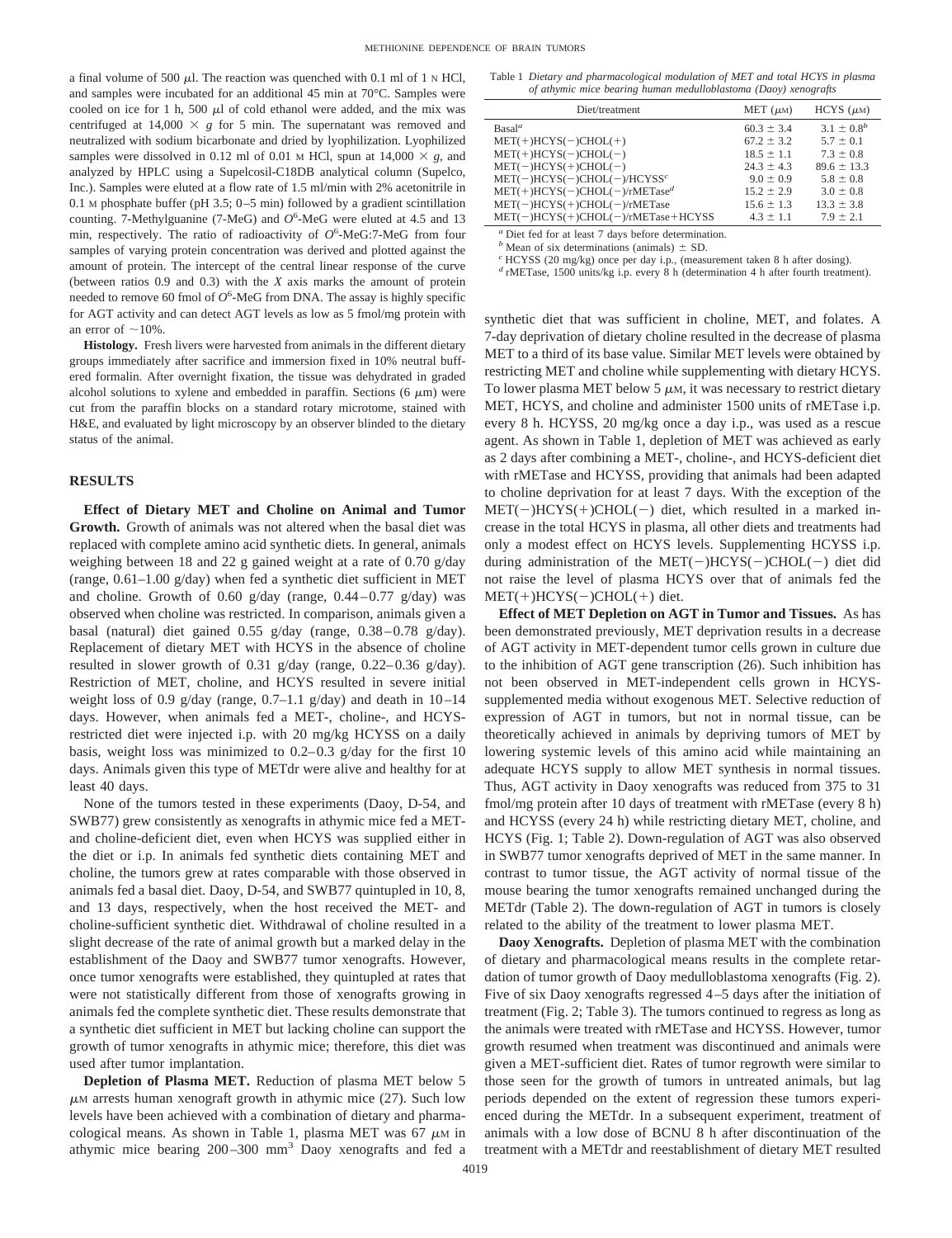

Fig. 1. Time course of down-regulation of AGT activity in viable tumor segments during treatment of athymic mice bearing Daoy ( $\bullet$ ) or SWB77 ( $\circlearrowright$ ) tumor xenografts with a METdr. Animals were placed on a MET(+)HCYS(-)CHOL(-) diet after implantation of the tumor, and when tumors reached 200 mm<sup>3</sup>, the diet was switched to  $MET(-)HCYS(-)CHOL(-)$ , and animals were treated with 1500 units/kg rMETase i.p. every 8 h and 20 g/kg HCYSS i.p. every 24 h for the time intervals indicated. Data are the mean from five animals  $\pm$  SD.

Table 2 *Effect of 10-day-long MET depletion on AGT activity in human medulloblastoma (Daoy) xenografts and athymic mouse normal tissues*

|                                     | AGT activity in <sup><math>a</math></sup> |              |              |  |  |
|-------------------------------------|-------------------------------------------|--------------|--------------|--|--|
| Diet/treatment                      | <b>Brain</b>                              | Liver        | Tumor        |  |  |
| $MET(+)HCYS(-)CHOL(+)$ <sup>b</sup> | $18 \pm 3$                                | $108 \pm 14$ | $368 \pm 32$ |  |  |
| $MET(+)HCYS(-)CHOL(-)b$             | $18 \pm 4$                                | $132 \pm 18$ | $372 \pm 48$ |  |  |
| $MET(-)HCYS(+)CHOL(-)b$             | $21 + 6$                                  | $185 \pm 22$ | $333 \pm 35$ |  |  |
| $MET(+)HCYS(-)CHOL(-) + rMETasec$   | $20 \pm 6$                                | $108 \pm 12$ | $327 \pm 55$ |  |  |
| $MET(-)HCYS(+)CHOL(-) + rMETasec$   | $29 \pm 9$                                | $111 + 18$   | $147 \pm 98$ |  |  |
| $MET(-)HCYS(-)CHOL(-) + rMETasec +$ | $23 + 9$                                  | $95 \pm 12$  | $31 + 9$     |  |  |
| HCYSS <sup>d</sup>                  |                                           |              |              |  |  |

*<sup>a</sup>* fmol/mg protein after 10 days of treatment, mean of three determinations.

*b* Animals were fed the respective diet for at least 10 days before being killed.

*<sup>c</sup>* rMETase, 1500 units/kg, thrice a day, every 8 h for 10 days. *<sup>d</sup>* HCYSS, 20 mg/kg, once a day, for 10 days.

in maintained complete response of five of six tumor xenografts. BCNU alone at the dose used in combination with METdr  $(35 \text{ mg/m}^2)$ had no effect on the rate of growth of the Daoy xenograft in athymic mice, regardless of diet (Table 3). The maximum tolerated dose of BCNU of 65 mg/m<sup>2</sup>, *i.e.*, maximum dose without deaths, induced a growth delay of only 6 days. In contrast, a METdr administered for 12 days resulted in a marked increase in the time required for the xenograft to quintuple as compared with controls or BCNU-treated animals  $(T - C = 20$  days;  $P < 0.005$ ). Furthermore, the METdr sensitized the xenograft to BCNU, apparently by eliminating AGTrelated resistance. Despite the relatively large tumor volume at the time of treatment with BCNU, tumors that were deprived of MET for 12 days responded to the low dose of BCNU  $(35 \text{ mg/m}^2)$  by further regression and by delayed regrowth for at least a period of 90 days after the initiation of MET-depleting treatment. The overall toxicity on the animals treated with the MET depletion and with a combination of MET depletion and BCNU was reflected by a modest loss of weight.

**D-54 Xenografts.** The effect of depletion of plasma MET on the resistance of the AGT-negative glioblastoma D-54 xenografts to BCNU is shown in Table 4. D-54 xenografts are moderately resistant to BCNU, which has an effect only at its maximum tolerated dose of  $65 \text{ mg/m}^2$  by inducing a median growth delay of 19 days (range,  $16-25$  days). The dose of  $35$  mg/m<sup>2</sup>, on the other hand, had no significant effect in inducing tumor regressions or tumor growth delays, despite the lack of AGT in this tumor. A METdr to animals bearing D-54 xenografts resulted in a 26-day tumor growth delay and was marginally more effective than treatment with  $65 \text{ mg/m}^2$  BCNU  $(P = 0.045)$ . However, when the MET depletion was combined with a single treatment of  $35 \text{ mg/m}^2$  BCNU, tumors that were regressing in response to MET deprivation showed a sustained complete response for at least 90 days. Unlike Daoy, in which sensitization was due to the depletion of AGT activity by MET deprivation, the D-54 xenografts were sensitized to BCNU by a mechanism that appears to be AGT independent.

**SWB77 Xenografts.** The SWB77 glioblastoma xenograft is resistant to BCNU. BCNU at a dose of 65 mg/m<sup>2</sup> yielded a T – C of only 2 days, which is not significant (32). The combination of a METdr + BCNU (35 mg/m<sup>2</sup>) induced a 20-day tumor growth delay as compared with untreated animals and an 18-day delay as compared with those treated with  $35 \text{ mg/m}^2$  BCNU (Table 5). This may be related to a 2-fold reduction of AGT activity caused by the METdr (Fig. 1). MET depletion alone caused a delay of growth of 11 days, a period that was markedly shorter than that observed for Daoy or D-54  $(P < 0.001)$ .

Unlike BCNU, TMZ had some activity against SWB77 (32). TMZ at doses of  $180 \text{ mg/m}^2$  caused tumor regressions in 8 of 10 animals and induced a tumor delay of 12 days. As shown in Table 5, the combination of MET deprivation followed by TMZ resulted in a tumor delay of 39 days *versus* a delay of 11 days for the METdr alone. A significant reduction of  $T - C$  was observed in animals fed a choline-sufficient diet after the depleting/TMZ combination treatment instead of the usually used choline-deficient diet. However, even in this case, TMZ was markedly more effective when combined with a METdr. These results indicate synergy between TMZ and MET deprivation especially because there is no substantial increase in toxicity for the combination of the two as compared with the use of either one of these treatments (Table 5).

**Toxicity of METdrs.** Of the organs examined, only the liver was histopathologically affected in mice subjected to METdrs. Histological evaluation of the livers from all animals undergoing MET-



Fig. 2. Effect of a 12-day METdr and subsequent BCNU treatment on the growth of human (Daoy) medulloblastoma xenografts implanted s.c. in athymic mice. The METdr [animals were fed a MET(-)HCYS(-)CHOL(-) diet and treated with 1500 units/kg RMETase i.p. every 8 h and 20 mg/kg HCYSS i.p. every 24 h] was initiated when tumors reached a volume of  $120-160$  mm<sup>3</sup>. Animals were given a MET(+)HCYS(-)CHOL(-) diet before METdr and returned to the same diet after 12 days of treatment. O, untreated controls fed a MET(+)HCYS(-)CHOL(-) diet;  $\bullet$ , animals given BCNU (35 mg/m<sup>2</sup>) with a MET(+)HCYS(-)CHOL(-) diet throughout;  $\nabla$ , animals given BCNU (65 mg/  $m<sup>2</sup>$ ) with a MET(+)HCYS(-)CHOL(-) diet throughout;  $\nabla$ , animals on a 12-day METdr followed by a  $MET(+)HCYS(-)CHOL(-)$  diet; **ii**, animals on a METdr followed by a  $MET(+)HCYS(-)CHOL(-)$  diet + a single treatment with BCNU (35 mg/m<sup>2</sup>) administered 8 h after termination of METdr.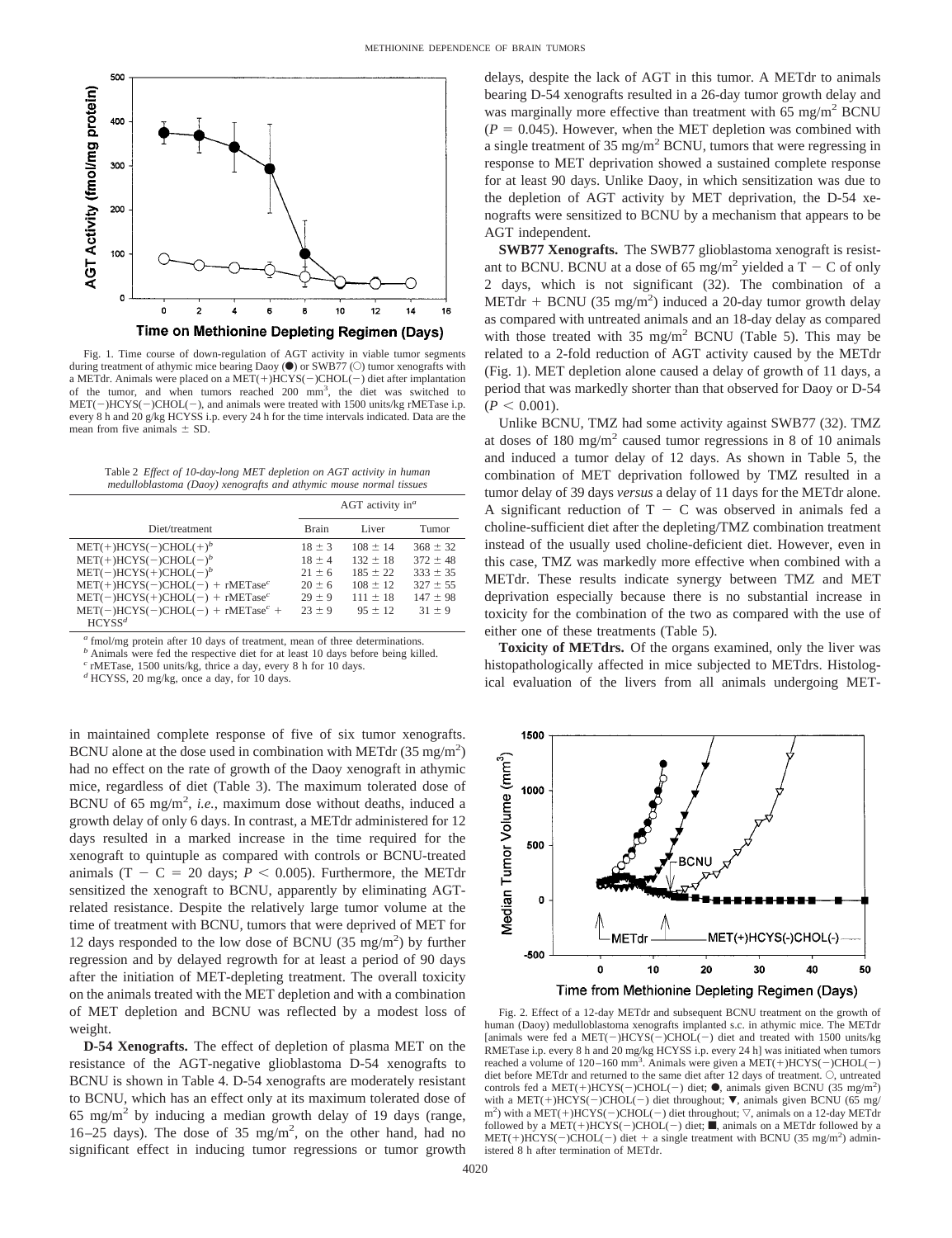#### METHIONINE DEPENDENCE OF BRAIN TUMORS

|  |  |  |  |  |  | Table 3 Effect of MET depletion on the efficacy of BCNU against human medulloblastoma (Daoy) tumor xenografts in athymic mice |  |  |  |  |  |
|--|--|--|--|--|--|-------------------------------------------------------------------------------------------------------------------------------|--|--|--|--|--|
|--|--|--|--|--|--|-------------------------------------------------------------------------------------------------------------------------------|--|--|--|--|--|

| Treatment                                                      | Median time (range) to $5\times$<br>treatment volume (days) | Tumor<br>regressions | Mortality | Mean weight loss (range) % | $T - C^a$ (days) | D               |
|----------------------------------------------------------------|-------------------------------------------------------------|----------------------|-----------|----------------------------|------------------|-----------------|
| Untreated <sup>b</sup>                                         | $10(8-12)$                                                  | 0/6                  |           |                            |                  |                 |
| BCNU (35 mg/m <sup>2</sup> ) <sup>c</sup>                      | $9(8-11)$                                                   | 0/6                  |           |                            | $\sim$           | NS <sup>d</sup> |
| BCNU (65 mg/m <sup>2</sup> )                                   | $16(11-24)$                                                 | 3/5                  |           | $10(9-12)$                 | 6                | < 0.045         |
| METdr (12 days)                                                | $30(18-42)$                                                 | 5/6                  |           | $9(6-12)$                  | 20               | < 0.005         |
| METdr (12 days) plus BCNU (25 mg/m <sup>2</sup> ) <sup>e</sup> | $>90(35->90)$                                               | 6/6                  |           | $12(9-12)$                 | >80              | < 0.001         |

<sup>*a*</sup> Tumor delay (T - C) as compared with the untreated animals. *<sup><i>c*</sup> Drugs were given a synthetic MET(+)HCYS(-)CHOL(-) diet. *<sup><i>c*</sup> Drugs were administered i.p. at a volume of 20 ml/m<sup>2</sup>. *d* Ps as compared to untre

e BCNU was administered 8 h after animals were transferred from a MET(-)HCYS(-)CHOL(-) diet to a MET(+)HCYS(-)CHOL(-) diet and from the last treatment with rMETase.

depleting treatments revealed preservation of the native hepatic architecture, with variable degrees of hepatocellular lipid accumulation (steatosis) in all animals. The degree of steatosis was influenced considerably by the dietary status of the animal. A 12-day administration of a  $MET(-)HCY(-)CHOL(-)$  diet with concomitant treatment with i.p. HCYSS and rMETase was associated with mild hepatocellular lipid accumulation most conspicuously in the midzonal areas of the liver (Fig. 3*a*). A METdr based on the  $MET(-)HCY(+)CHOL(-)$  diet induced more severe steatosis, with similar mid-zonal distribution (Fig. 3*b*). Histological sections of livers obtained from animals after reintroduction of dietary MET after termination of a 12-day METdr revealed the persistence of macrovesicular steatosis similar to that seen in the animals maintained previously on MET-deficient diets, with superimposed, more generalized microvesicular steatosis (Fig. 3, *c* and *d*).

# **DISCUSSION**

MET stress has been shown to block the cell cycle at  $G<sub>2</sub>$  in tumor cells *in vitro* with resultant cell death (26, 33, 34). MET- and HCYSdepleted diets prevent metastasis in tumor-bearing animals  $(35)$ . A  $G<sub>2</sub>$ cell cycle blockade in tumors and extension of the life span of the animals bearing human tumor xenografts has also been demonstrated (36–38). Impressive tumor regressions can be induced by reduction of the plasma MET level to a steady state of  $\leq$  5  $\mu$ M in athymic mice bearing human tumor xenografts (27). These levels can be achieved with the use of rMETase during restriction of dietary MET, HCYS, and choline, combined with the rescue of normal tissue with i.p. HCYSS. An important related observation is that even when tumor regression was achieved with prolonged MET depletion, discontinuation of the MET-depleted state resulted in tumor regrowth. Because the application of METdrs is cumbersome, these observations suggest

|  |  | Table 4 Effect of MET depletion on the efficacy of BCNU against D-54 human glioblastoma xenografts in athymic mice |
|--|--|--------------------------------------------------------------------------------------------------------------------|
|  |  |                                                                                                                    |

| Treatment                                                   | Median time (range) to $5\times$<br>treatment volume (days) | Regressions | Mortality | Mean weight loss (range) % | $T - C^a$ (days) | D               |
|-------------------------------------------------------------|-------------------------------------------------------------|-------------|-----------|----------------------------|------------------|-----------------|
| Untreated <sup>b</sup>                                      | $9(7-11)$                                                   |             | 0/6       |                            |                  |                 |
| BCNU (35 mg/m <sup>2</sup> ) <sup>c</sup>                   | $8(7-12)$                                                   |             | 0/6       |                            | -                | NS <sup>d</sup> |
| BCNU $(65 \text{ mg/m}^2)$                                  | $26(21-33)$                                                 | 3/6         | 0/6       | $12(9-13)$                 | 19               | < 0.001         |
| METdr (12 days)                                             | $33(19-41)$                                                 | 6/6         | 0/6       | $14(11-17)$                | 26               | < 0.001         |
| METdr (12 days) + BCNU (35 mg/m <sup>2</sup> ) <sup>e</sup> | $>90(45->90)$                                               | 6/6         | 0/6       | $17(11-21)$                | > 80             | < 0.001         |

<sup>*b*</sup> Animals were given a synthetic MET(+)HCYS(-)CHOL(-) diet. *c* Drugs were administered i.p. at a volume of 20 ml/m<sup>2</sup>.<br>*c* Drugs were administered i.p. at a volume of 20 ml/m<sup>2</sup>.<br>*d P*s as compared to untreated ani

e BCNU was administered 8 h after animals were transferred from a MET(-)HCYS(-)CHOL(-) diet to a MET(+)HCYS(-)CHOL(-) diet and from the last treatment with rMETase.

|  | Table 5 Effect of MET depletion on the efficacy of BCNU and TMZ against SWB77 human glioblastoma xenografts in athymic mice |  |  |  |  |
|--|-----------------------------------------------------------------------------------------------------------------------------|--|--|--|--|
|  |                                                                                                                             |  |  |  |  |

| Treatment                                                  | Animal<br>no. | Median time (range) to $5\times$<br>treatment volume (days) | Regressions | Mean weight $loss^a$ (range) % $T - C$ (days) |                | $\boldsymbol{P}$   |
|------------------------------------------------------------|---------------|-------------------------------------------------------------|-------------|-----------------------------------------------|----------------|--------------------|
| $MET(+)HCYS(-)CHOL(-)b$                                    |               |                                                             |             |                                               |                |                    |
| Untreated                                                  | 10            | 13 $(9-21)^c$                                               |             |                                               |                |                    |
| BCNU $(35 \text{ mg/m}^2)$                                 | 10            | $15(9-22)$                                                  | 0/10        | $\Omega$                                      | $\overline{c}$ | NS <sup>d</sup>    |
| BCNU (65 mg/m <sup>2</sup> )                               | 10            | $17(11-25)$                                                 | 3/10        | $10(9-12)$                                    | 4              | <b>NS</b>          |
| TMZ $(180 \text{ mg/m}^2)$                                 | 10            | $25(18-35)$                                                 | 8/10        | $10(5-16)$                                    | 12             | $\leq 0.001^e$     |
| TMZ $(300 \text{ mg/m}^2)$                                 | 10            | $32(19-62)$                                                 | 9/10        | $11(7-18)$                                    | 19             | $\leq 0.001^e$     |
| $MET(-)HCYS(-)CHOL(-)$ $MET(+)HCYS(-)CHOL(-)'$             |               |                                                             |             |                                               |                |                    |
| METdr                                                      | 10            | $24(18-51)$                                                 | 9/10        | $19(16-22)$                                   | 11             | $\leq 0.005^e$     |
| METdr + BCNU (35 mg/m <sup>2</sup> )                       | 10            | $33(19-51)$                                                 | 10/10       | $21(17-22)$                                   | 20             | $\leq 0.005^{d,e}$ |
| METdr + TMZ $(180 \text{ mg/m}^2)$                         | 10            | $52(42-74)$                                                 | 10/10       | $23(17-24)$                                   | 39             | $\leq 0.005^{d,e}$ |
| $MET(-)HCYS(-)CHOL(-)$ $MET(+)HCYS(-)CHOL(+)$ <sup>t</sup> |               |                                                             |             |                                               |                |                    |
| METdr                                                      | 10            | $22(17-22)$                                                 | 9/10        | $13(10-15)$                                   | 9              | $\leq 0.005e$      |
| METdr + BCNU $(35 \text{ mg/m}^2)$                         | 10            | $30(18-40)$                                                 | 10/10       | $18(12-21)$                                   | 17             | $\leq 0.005^{d,e}$ |
| METdr + TMZ $(180 \text{ mg/m}^2)$                         | 10            | $41(32-63)$                                                 | 10/10       | $21(16-24)$                                   | 28             | $\leq 0.005^{d,e}$ |

*<sup>a</sup>* Weight loss as a percentage of animal weight during treatment. For combined treatments, this number represents total loss.

*<sup>b</sup>* Diet administered throughout study.

*<sup>c</sup>* Median (range).

*d Ps* as compared to animals treated with METdr alone; NS, not significant. *e Ps* as compared to untreated animals.

 $f$  Sequence of diets representing the diet before METdr and after METdr.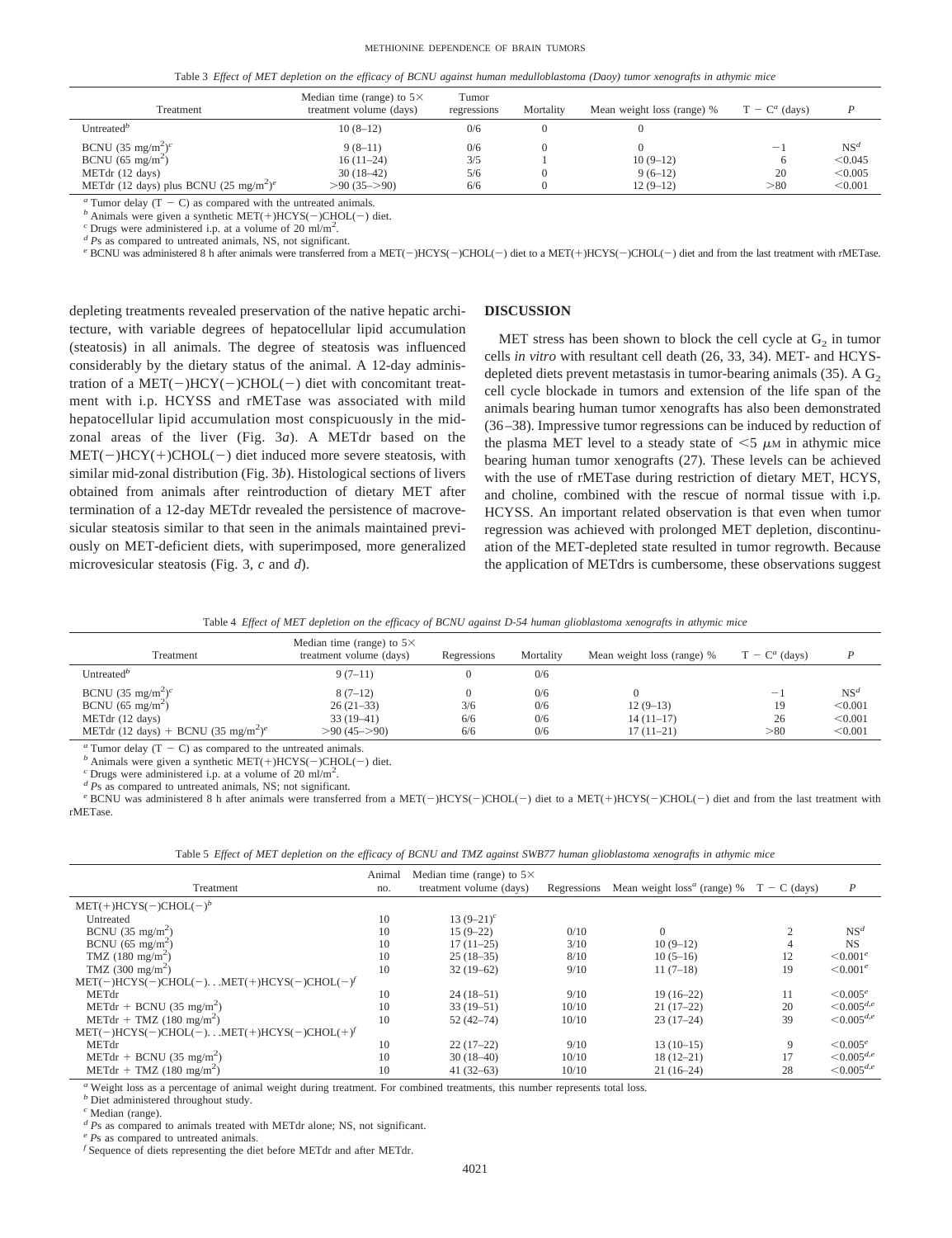

Fig. 3. Toxicity of METdrs on the liver of athymic mice. *a*, liver from an animal maintained on a  $\text{MET}(-)\text{HCYS}-\text{)CHOL}(-)$  diet and i.p. HCYSS (20 mg/kg) daily while on treatment with rMETase for 12 days, demonstrating very mild macrovesicular fat accumulation within hepatocytes (stained with H&E; original magnification,  $\times$ 150). *b*, liver from an animal maintained on a  $MET(-)HCYS(+)CHOL(-)$  diet while on treatment with rMETase for 12 days, demonstrating the presence of large lipid droplets within hepatocytes, most conspicuously within the mid-zonal region (stained with H&E; original magnfication,  $\times$ 150).  $c$ , liver from an animal initially maintained on a  $MET(-)HCYS(-)CHOL(-)$  diet + i.p. HCYSS (20 mg/kg) while on treatment with rMETase for 12 days followed by reintroduction of dietary MET for 10 days reveals a mixed macro- and microvesicular steatosis pattern (stained with H&E; original magnification,  $\times$ 100). *d*, liver from an animal initially maintained on MET(-)HCYS(+)CHOL(-) diet while treated with rMETase for 12 days followed by reintroduction of dietary MET for 10 days. A widespread accumulation of small fat droplets (microvesicular steatosis) is present, in addition to the macrovesicular fat noted in MET-deficient animals (stained with H&E; original magnification,  $\times 100$ ).

that the real potential role of METdrs is as part of a combined modality therapy approach (39–44). This is further supported by observations made during limited treatment of cancer patients with r-METase (45, 46).

Despite the failure of MET deprivation alone to sustain prolonged inhibition in tumor growth, such an approach has considerable potential when used in combination with chemotherapy due to the remarkable synergy between MET depletion and DNA-damaging chemotherapeutic agents such as BCNU and TMZ. Both Daoy and D-54 xenografts did not regrow for at least 80 days after combined treatment with MET-deprivation and BCNU, despite the resistance of both tumors to BCNU (32). Synergy between MET deprivation and BCNU (35 mg/m<sup>2</sup>) was also observed in the highly resistant glioblastoma SWB77 xenografts. A more pronounced synergy was observed with TMZ, which, in combination with MET depletion, delayed SWB77 growth by 39 days, which was significantly longer ( $P < 0.005$ ) than the delays induced by TMZ (12 days) or MET deprivation alone (11 days).

The mechanism by which MET stress sensitizes tumors to alkylating agents is not understood. Resistance to BCNU in Daoy is primarily due to the presence of AGT (18, 20). The strong correlation between AGT depletion with BG administration or AGT downregulation by MET depletion therapy on one hand, and the acquisition of BCNU sensitivity on the other, provides strong support that elimination of AGT levels in Daoy is a major pathway for the reversal of the resistance to BCNU when BCNU is combined with METdrs. The role of AGT down-regulation in sensitizing SWB77 is less clear. Growth of SWB77 xenografts is not delayed by BCNU unless AGT is first depleted with an AGT inhibitor, such as BG (32). However, even with BG pretreatment, the BCNU-induced growth delay for SWB77 is only 11 days (32) as compared with 20 days shown for BCNU combined with a METdr. A similarly greater synergy of MET- $\text{d} \text{r}$  + TMZ than BG + TMZ (32) indicates that the greater tumor growth delay observed with TMZ in combination with MET depletion (39 days) than with TMZ alone (12 days) is probably not the result of AGT down-regulation alone. The possible modulation of mechanisms of DNA repair, other than AGT, by MET deprivation is further corroborated by the unexpected response of D-54 to MET  $stress + BCNU treatment. MET deprivation enhances the efficacy of$ BCNU against the AGT-deficient D-54 by far more than the expected marginal effect observed previously by direct AGT inhibition (43, 44). Additional studies are needed to explore the full effect of MET stress on the resistance mechanisms of gliomas to alkylation damage.

The synergy between MET depletion and alkylating agents becomes even more interesting when we take into account its tumor specificity. Unlike DNA repair system inhibitor drugs, which sensitize normal tissue to genotoxic agents, MET depletion does not appear to affect the resistance of normal tissue to either BCNU or TMZ. MET depletion does cause certain changes in the liver of the mouse hosting the tumor, but these changes are diet related and reversible. Thus the reduction of the animal weight during MET deprivation regimens is due to nutritional imbalances rather than to the toxicity of the regimen. The down-regulation of the tumor xenograft AGT, but not of that of the liver or brain, during MET deprivation is in full agreement with a specific sensitization of the tumor xenograft to BCNU and TMZ in the athymic mouse model.

The experiments presented here show a strong synergy between marked depression of plasma MET and the genotoxic drug BCNU against Daoy and D-54 brain tumor xenografts. Near eradication of these two tumors suggests that MET deprivation not only eliminates AGT-related resistance, which was expected, but probably incapacitates other mechanisms and pathways that render BCNU ineffective against some low AGT-containing tumors. Despite the synergy between MET deprivation and TMZ that was also observed with glioblastoma tumor xenograft SWB77, this tumor still resisted this combined modality therapy approach. Such persistent resistance suggests that MET deprivation may not be best combined with these two agents against all MET-dependent tumors. Additional genotoxic compounds must be evaluated in combination with MET-depleting conditions to take advantage of the apparent modification of tumor cell resistance by the stress induced from a short supply of exogenous MET.

## **ACKNOWLEDGMENTS**

We thank Qing Xian Zhou for excellent technical contributions and Dr. Dennis K. Burns for assistance in histology.

## **REFERENCES**

- 1. Avgeropoulos, N. G., and Batchelor, T. T. New treatment strategies for malignant gliomas. Oncologist, *4:* 209–224, 1999.
- 2. Silbergeld, D. L., and Chicoine, M. R. Isolation and characterization of human malignant glioma cells from histologically normal brain. J. Neurosurg., *86:* 525–531, 1997.
- 3. Levin, V. A., Prados, M. R., Wara, W. M., Davis, R. L., Gutin, P. H., Phillips, T. L., Lamborn, K., and Wilson, C. B. Radiation therapy and bromodeoxyuridine chemotherapy followed by procarbazine, lomustine, and vincristine chemotherapy for the treatment of anaplastic gliomas. Int. J. Radiat. Oncol. Biol. Phys., *32:* 75–83, 1995.
- 4. Belanich, M., Pastor, M., Randall, T., Guerra, D., Kibitel, J., Alas, L., Li, B., Citron, M., Wasserman, P., White, A., Eyre, H., Jaeckle, K., Schulman, S., Rector, P., Prados, M., Coons, S., Shapiro, W., and Yarosh, D. Retrospective study of the correlation between DNA repair protein alkyltransferase and survival of brain tumor patients treated with carmustine. Cancer Res., *56:* 783–788, 1996.